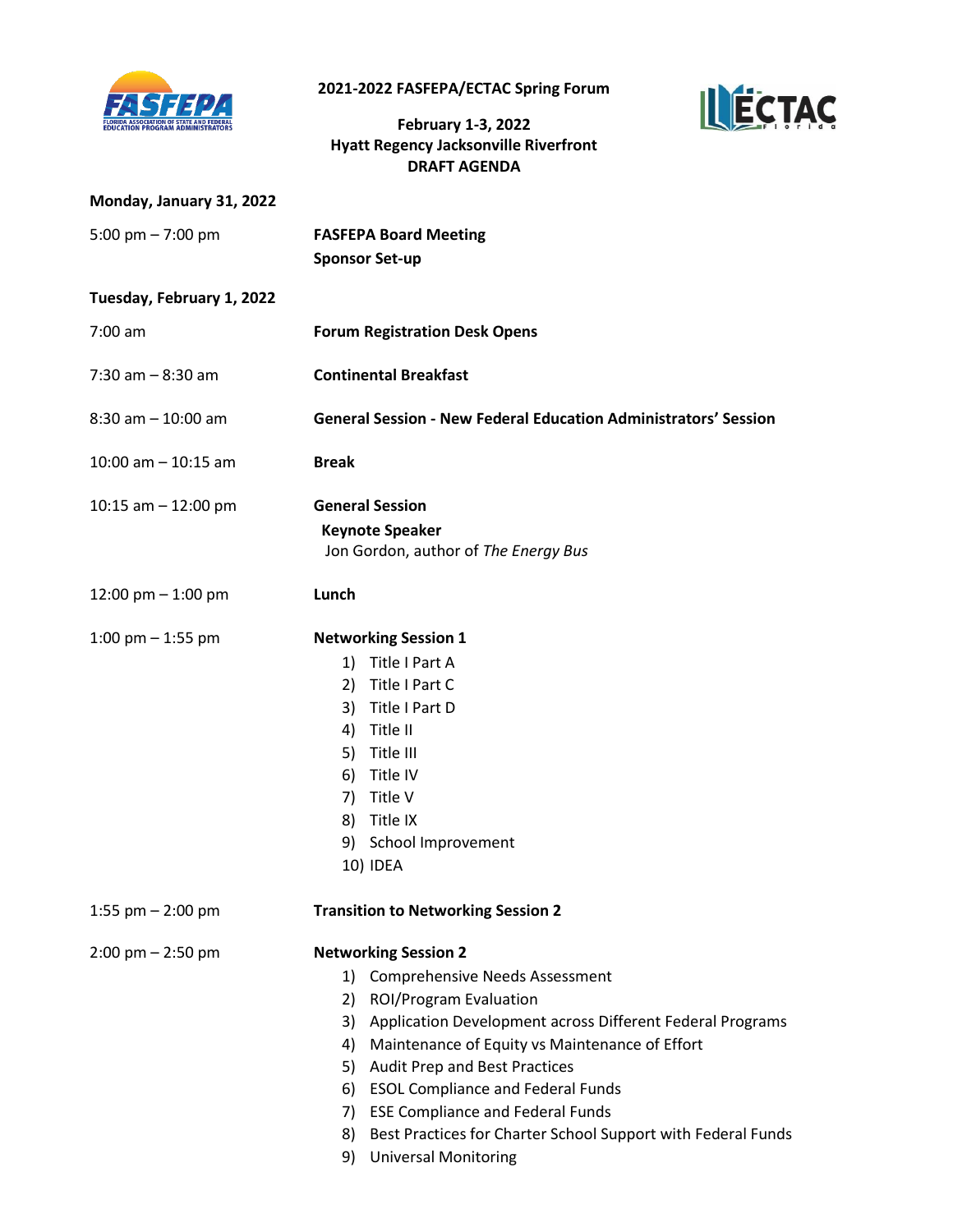| $2:50$ pm $-3:10$ pm                | <b>Break</b>                                                                                                                                                                                                                                                                                                                                                                                                                        |
|-------------------------------------|-------------------------------------------------------------------------------------------------------------------------------------------------------------------------------------------------------------------------------------------------------------------------------------------------------------------------------------------------------------------------------------------------------------------------------------|
| $3:10$ pm $- 4:00$ pm               | <b>Networking Session 3</b><br>1) Comprehensive Needs Assessment<br>2) ROI/Program Evaluation<br>3) Application Development across Different Federal Programs<br>4) Maintenance of Equity vs Maintenance of Effort<br>5) Audit Prep and Best Practices<br>6) ESOL Compliance and Federal Funds<br>7) ESE Compliance and Federal Funds<br>8) Best Practices for Charter School Support with Federal Funds<br>9) Universal Monitoring |
| 5:00 pm $-$ 8:00 pm                 | <b>President's Meet and Greet</b>                                                                                                                                                                                                                                                                                                                                                                                                   |
| Wednesday, February 2, 2022         |                                                                                                                                                                                                                                                                                                                                                                                                                                     |
| $7:30$ am                           | Registration                                                                                                                                                                                                                                                                                                                                                                                                                        |
| $7:30$ am $-8:30$ am                | <b>Continental Breakfast</b>                                                                                                                                                                                                                                                                                                                                                                                                        |
| $8:30$ am $-10:20$ am               | <b>General Session and FASFEPA Subscriber Meeting</b><br>Private School Equitable Services - FDOE & LEA Panel                                                                                                                                                                                                                                                                                                                       |
| 10:20 am $-$ 10:45 am               | <b>Break</b>                                                                                                                                                                                                                                                                                                                                                                                                                        |
| 10:45 am $-$ 11:45 am               | <b>General Session</b><br>Life Cycle of a Grant - FDOE                                                                                                                                                                                                                                                                                                                                                                              |
| 11:45 am $-$ 12:45 pm               | Lunch                                                                                                                                                                                                                                                                                                                                                                                                                               |
| 12:45 pm $-$ 1:45 pm                | <b>General Session</b><br><b>Consolidated Application - FDOE</b>                                                                                                                                                                                                                                                                                                                                                                    |
| 1:45 pm $-$ 2:10 pm                 | <b>Break</b>                                                                                                                                                                                                                                                                                                                                                                                                                        |
| $2:10 \text{ pm} - 3:10 \text{ pm}$ | <b>Breakout Session 1</b><br>ARP ESSER Q & A - FDOE led<br>Consolidated Application Q & A - FDOE led<br>$\bullet$                                                                                                                                                                                                                                                                                                                   |
| $3:10 \text{ pm} - 3:15 \text{ pm}$ | <b>Transition to Breakout Session 2</b>                                                                                                                                                                                                                                                                                                                                                                                             |
| $3:15$ pm $- 4:15$ pm               | <b>Breakout Session 2</b><br>ARP ESSER Q & A - FDOE led<br>Consolidated Application Q & A - FDOE led                                                                                                                                                                                                                                                                                                                                |